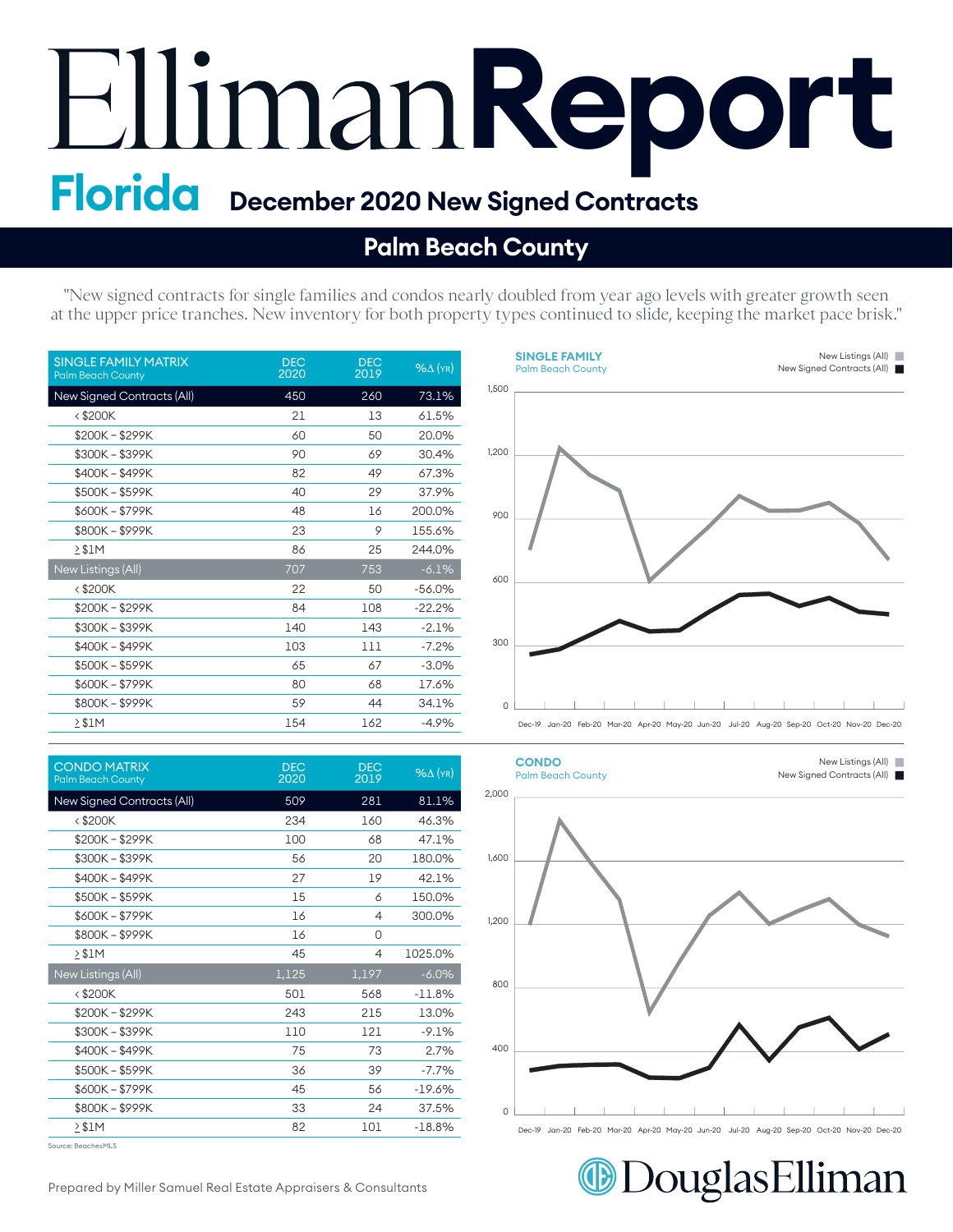### 400 **Broward County**

 $\Omega$  and to outpace single family growth "Condo new signed contract growth continued to outpace single family growth. Larger year over year gains were observed in the higher price tranches. Overall new inventory for both property types showed modest change."

| <b>DEC</b><br>2020 | <b>DEC</b><br>2019 | $%$ $\Delta$ (YR) |
|--------------------|--------------------|-------------------|
| 605                | 500                | 21.0%             |
| 20                 | 28                 | $-28.6%$          |
| 108                | 114                | $-5.3%$           |
| 165                | 140                | 17.9%             |
| 112                | 76                 | 47.4%             |
| 68                 | 35                 | 94.3%             |
| 59                 | 63                 | $-6.3%$           |
| 26                 | 20                 | 30.0%             |
| 47                 | 24                 | 95.8%             |
| 745                | 728                | 2.3%              |
| 19                 | 33                 | $-42.4%$          |
| 108                | 154                | $-29.9%$          |
| 180                | 162                | 11.1%             |
| 119                | 103                | 15.5%             |
| 84                 | 63                 | 33.3%             |
| 81                 | 72                 | 12.5%             |
| 45                 | 46                 | $-2.2%$           |
| 109                | 95                 | 14.7%             |
|                    |                    |                   |



| <b>CONDO MATRIX</b><br><b>Broward County</b> | <b>DEC</b><br>2020 | <b>DEC</b><br>2019 | $%$ $\Delta$ (YR) |
|----------------------------------------------|--------------------|--------------------|-------------------|
| <b>New Signed Contracts (All)</b>            | 785                | 594                | 32.2%             |
| <\$200K                                      | 394                | 325                | 21.2%             |
| \$200K - \$299K                              | 188                | 168                | 11.9%             |
| \$300K-\$399K                                | 106                | 65                 | 63.1%             |
| \$400K - \$499K                              | 24                 | 14                 | 71.4%             |
| \$500K - \$599K                              | 16                 | 6                  | 166.7%            |
| \$600K - \$799K                              | 25                 | 8                  | 212.5%            |
| \$800K - \$999K                              | 13                 | 4                  | 225.0%            |
| > \$1M                                       | 19                 | $\overline{4}$     | 375.0%            |
| New Listings (All)                           | 1,280              | 1,345              | $-4.8%$           |
| $<$ \$200 $K$                                | 593                | 638                | $-7.1%$           |
| \$200K - \$299K                              | 277                | 240                | 15.4%             |
| \$300K - \$399K                              | 172                | 157                | 9.6%              |
| \$400K - \$499K                              | 78                 | 96                 | $-18.8%$          |
| \$500K - \$599K                              | 41                 | 45                 | $-8.9%$           |
| \$600K - \$799K                              | 47                 | 70                 | $-32.9%$          |
| \$800K-\$999K                                | 23                 | 33                 | $-30.3%$          |
| $\geq$ \$1M                                  | 49                 | 66                 | $-25.8%$          |



Source: BeachesMLS

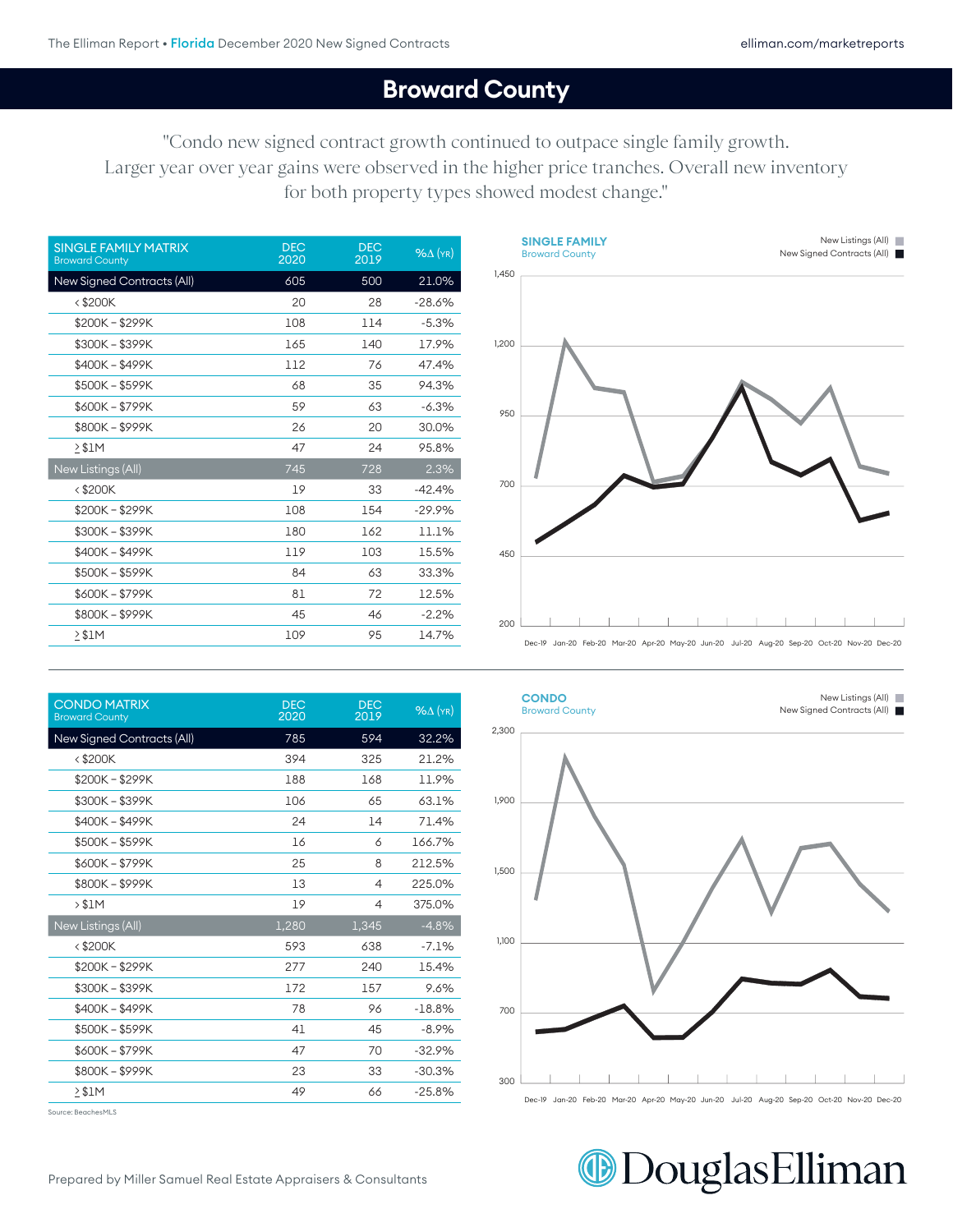New Listings (All)

New Signed Contracts (All)

#### **Miami-Dade County**

300

"New signed contracts for condos rose at nearly three times the rate of single family new signed contracts with generally more gains at higher price tranches. New listings for condos fell sharply."

| <b>SINGLE FAMILY MATRIX</b><br><b>Miami-Dade County</b> | <b>DEC</b><br>2020 | <b>DEC</b><br>2019 | $%$ $\Delta$ (YR) |
|---------------------------------------------------------|--------------------|--------------------|-------------------|
| New Signed Contracts (All)                              | 1,059              | 973                | 8.8%              |
| <\$200K                                                 | 19                 | 46                 | $-58.7%$          |
| \$200K-\$299K                                           | 98                 | 199                | $-50.8%$          |
| \$300K - \$399K                                         | 279                | 332                | $-16.0\%$         |
| \$400K - \$499K                                         | 219                | 163                | 34.4%             |
| \$500K - \$599K                                         | 103                | 77                 | 33.8%             |
| \$600K - \$799K                                         | 112                | 53                 | 111.3%            |
| \$800K-\$999K                                           | 54                 | 23                 | 134.8%            |
| $\geq$ \$1M                                             | 175                | 80                 | 118.8%            |
| New Listings (All)                                      | 853                | 700                | 21.9%             |
| <\$200K                                                 | 21                 | 20                 | 5.0%              |
| \$200K-\$299K                                           | 68                 | 91                 | $-25.3%$          |
| \$300K - \$399K                                         | 148                | 189                | $-21.7%$          |
| \$400K - \$499K                                         | 140                | 110                | 27.3%             |
| \$500K - \$599K                                         | 85                 | 43                 | 97.7%             |
| \$600K - \$799K                                         | 99                 | 62                 | 59.7%             |
| \$800K-\$999K                                           | 56                 | 39                 | 43.6%             |
| > \$1M                                                  | 236                | 146                | 61.6%             |



| <b>CONDO MATRIX</b><br>Miami-Dade County | <b>DEC</b><br>2020 | <b>DEC</b><br>2019 | $%$ $\Delta$ (YR) |
|------------------------------------------|--------------------|--------------------|-------------------|
| New Signed Contracts (All)               | 1,305              | 1,066              | 22.4%             |
| $<$ \$200 $K$                            | 352                | 360                | $-2.2%$           |
| \$200K-\$299K                            | 357                | 292                | 22.3%             |
| \$300K - \$399K                          | 210                | 167                | 25.7%             |
| \$400K-\$499K                            | 94                 | 54                 | 74.1%             |
| \$500K - \$599K                          | 57                 | 46                 | 23.9%             |
| \$600K - \$799K                          | 72                 | 50                 | 44.0%             |
| \$800K - \$999K                          | 33                 | 32                 | 3.1%              |
| $2$ \$1M                                 | 130                | 65                 | 100.0%            |
| New Listings (All)                       | 1,645              | 2,908              | $-43.4%$          |
| $<$ \$200 $K$                            | 290                | 316                | $-8.2%$           |
| \$200K - \$299K                          | 376                | 595                | $-36.8%$          |
| \$300K-\$399K                            | 290                | 301                | $-3.7%$           |
| \$400K - \$499K                          | 148                | 203                | $-27.1%$          |
| \$500K - \$599K                          | 111                | 981                | $-88.7%$          |
| \$600K-\$799K                            | 106                | 222                | $-52.3%$          |
| \$800K-\$999K                            | 80                 | 123                | $-35.0%$          |
| 2 S 1 M                                  | 244                | 167                | 46.1%             |

4,000 4,000 3,000 2,000 1,000  $\Omega$  $\blacksquare$ - 1

**CONDO** Miami-Dade County **CONDO**

Miami-Dade County

5,000

Source: Miami Association of REALTORS, INC. MLS

## **DouglasElliman**

Dec-19 Jan-20 Feb-20 Mar-20 Apr-20 May-20 Jun-20 Jul-20 Aug-20 Sep-20 Oct-20 Nov-20 Dec-20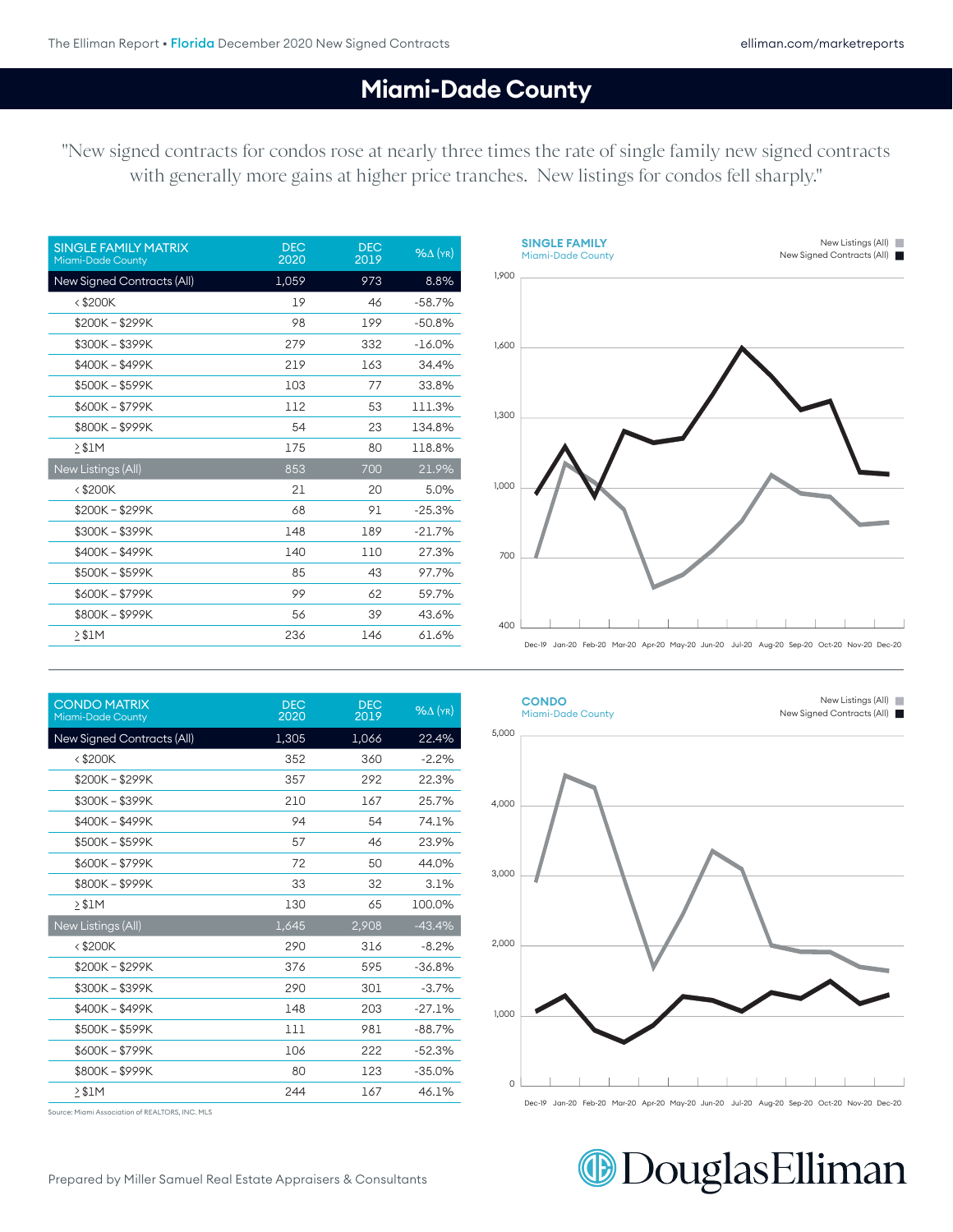New Listings (All)

#### **Pinellas County** 0 0

"Single family new signed contracts edged up year over year with more significant gains seen in the higher price tranches. Condo new signed contracts fell year over year but growth in most of the upper price tranches remained strong."

**SINGLE FAMILY**

| <b>DEC</b><br>2020 | <b>DEC</b><br>2019 | $%$ $\Delta$ (YR) |
|--------------------|--------------------|-------------------|
| 944                | 915                | 3.2%              |
| 108                | 194                | $-44.3%$          |
| 334                | 319                | 4.7%              |
| 223                | 181                | 23.2%             |
| 97                 | 74                 | 31.1%             |
| 50                 | 49                 | 2.0%              |
| 67                 | 48                 | 39.6%             |
| 26                 | 23                 | 13.0%             |
| 39                 | 27                 | 44.4%             |
| 385                | 364                | 5.8%              |
| 31                 | 88                 | $-64.8%$          |
| 123                | 103                | 19.4%             |
| 91                 | 64                 | 42.2%             |
| 48                 | 32                 | 50.0%             |
| 21                 | 20                 | 5.0%              |
| 31                 | 11                 | 181.8%            |
| 19                 | 12                 | 58.3%             |
| 21                 | 34                 | $-38.2%$          |
|                    |                    |                   |

| <b>Pinellas County</b><br>1,450 | New Signed Contracts (All) |
|---------------------------------|----------------------------|
| 1,200                           |                            |
| 950                             |                            |
| 700                             |                            |
| 450                             |                            |
| 200                             |                            |

 $\mathcal{D}=\mathcal{D}=\mathcal{D}=\mathcal{D}=\mathcal{D}=\mathcal{D}=\mathcal{D}=\mathcal{D}=\mathcal{D}=\mathcal{D}=\mathcal{D}=\mathcal{D}=\mathcal{D}=\mathcal{D}=\mathcal{D}=\mathcal{D}=\mathcal{D}=\mathcal{D}=\mathcal{D}=\mathcal{D}=\mathcal{D}=\mathcal{D}=\mathcal{D}=\mathcal{D}=\mathcal{D}=\mathcal{D}=\mathcal{D}=\mathcal{D}=\mathcal{D}=\mathcal{D}=\mathcal{D}=\mathcal{D}=\mathcal{D}=\mathcal{D}=\mathcal{D}=\mathcal{D}=\mathcal{$ 

|  |  |  | Dec-IY Jan-ZU Feb-ZU Mar-ZU Abr-ZU Mav-ZU Jun-ZU Jul-ZU Aud-ZU Seb-ZU Oct-ZU Nov-ZU Dec-ZU |  |  |  |  |
|--|--|--|--------------------------------------------------------------------------------------------|--|--|--|--|
|  |  |  |                                                                                            |  |  |  |  |
|  |  |  |                                                                                            |  |  |  |  |

| <b>CONDO MATRIX</b><br><b>Pinellas County</b> | <b>DEC</b><br>2020 | <b>DEC</b><br>2019 | $%$ $\Delta$ (YR) |
|-----------------------------------------------|--------------------|--------------------|-------------------|
| New Signed Contracts (All)                    | 593                | 712                | $-16.7%$          |
| $<$ \$200 $K$                                 | 271                | 407                | $-33.4%$          |
| $$200K - $299K$                               | 107                | 121                | $-11.6%$          |
| \$300K - \$399K                               | 71                 | 74                 | $-4.1%$           |
| \$400K - \$499K                               | 40                 | 32                 | 25.0%             |
| \$500K - \$599K                               | 30                 | 18                 | 66.7%             |
| \$600K - \$799K                               | 38                 | 29                 | 31.0%             |
| \$800K - \$999K                               | 17                 | 11                 | 54.5%             |
| $2$ \$1M                                      | 19                 | 20                 | $-5.0%$           |
| New Listings (All)                            | 379                | 402                | $-5.7%$           |
| $<$ \$200 $K$                                 | 182                | 215                | $-15.3%$          |
| $$200K - $299K$                               | 71                 | 71                 | 0.0%              |
| \$300K - \$399K                               | 47                 | 43                 | 9.3%              |
| \$400K - \$499K                               | 21                 | 29                 | $-27.6%$          |
| \$500K-\$599K                                 | 14                 | 8                  | 75.0%             |
| \$600K - \$799K                               | 22                 | 20                 | 10.0%             |
| \$800K-\$999K                                 | 9                  | 3                  | 200.0%            |
| $\geq$ \$1M                                   | 13                 | 13                 | 0.0%              |

Source: Stellar MLS



**DouglasElliman**